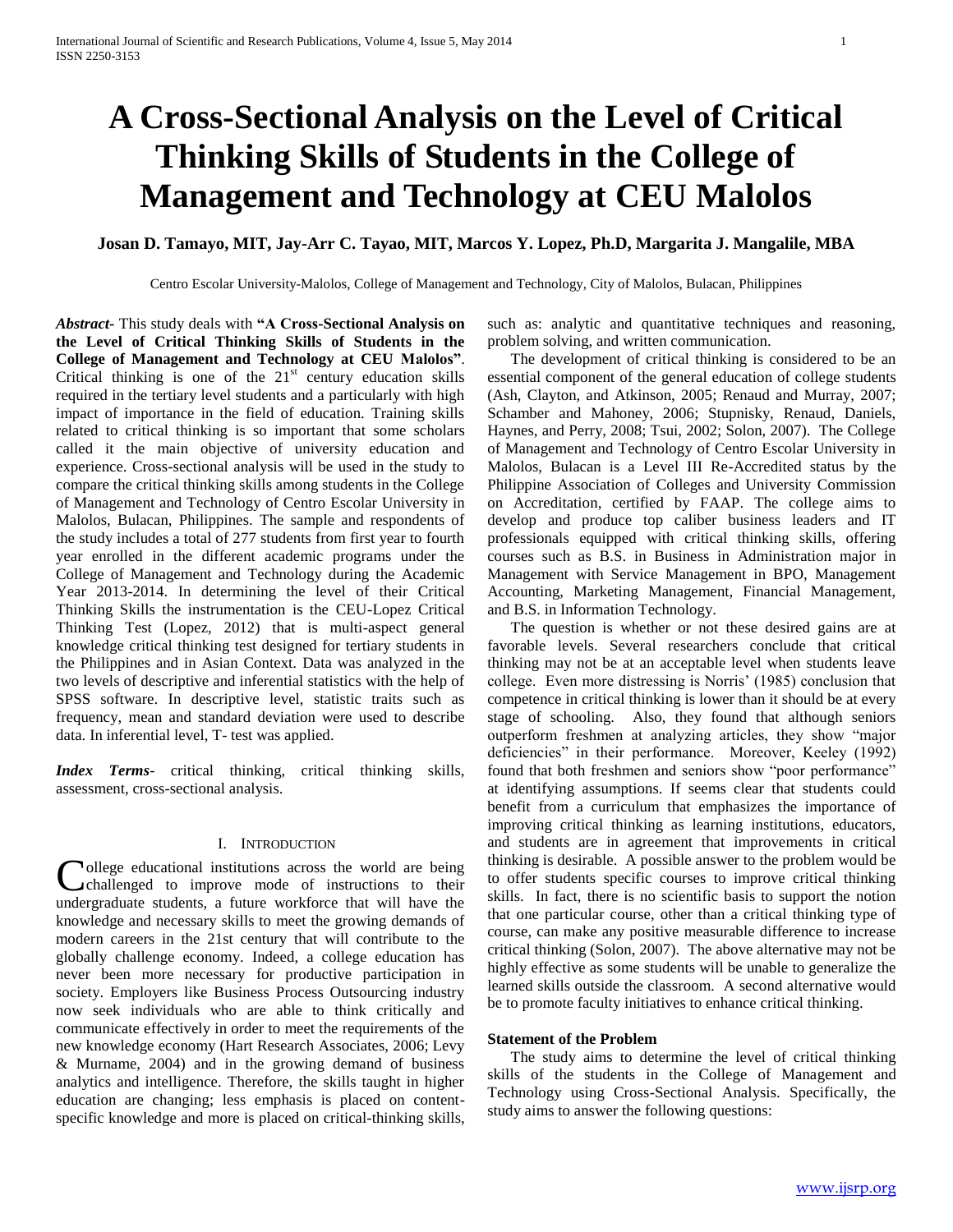- 1. What is the level of critical thinking skills of students in the College of Management and Technology in terms of year level?
	- Freshmen;
	- Sophomores;
	- Juniors:
	- Seniors?
- 2. What is the level of Critical thinking Skills of the respondents in terms of:
	- Deduction;
	- Credibility;
	- Assumptions;
	- Induction;
	- Meaning/Fallacies; and
	- Critical Thinking Skills (as a whole)?
- 3. Do the Critical Thinking Skills per dimension have a significant effect on the result of the Critical Thinking Test per year level?

## **Significance of the Study**

 The result of this study will give important information for consideration by some educational sector as basis for improvement of Critical Thinking skills in computer programming.

 To the *Learners*, this study will give them an idea on the importance of knowing critical thinking as one of the factor of student's in the tertiary level or in college education. They can improve their academic performance by improving the level of their critical thinking. This study will serve as their basis on

understanding their capacity in enrolling the courses under the College of Management and Technology

 To the *Teachers,* this study will knowing the level of critical thinking skills of their students and it will help them to understand how they can improve their student's academic performance.

 To the *School Administrators,* the result of the study will provide them with empirical basis in making instructional materials, modules and methods that can improve the critical thinking skills of the students. Knowing that the student's performance depends on his critical thinking skills, they will provide teachers with better directions to follow so that they can give quality education to their students.

 To the *Curriculum Planner and Developer,* this study will give them an idea in formulating policies that can improve the critical thinking skills of the students enrolling the college education.

 To the *Future Researchers and Text Book Writers,* the result of this study may serve as guide to other similar studies in the future. They can apply the concept and importance of critical thinking in their research study.

#### II. CONCEPTUAL FRAMEWORK

 The Cross-Sectional Analysis on the Level of Critical Thinking Skills of Students in the College of Management Technology – CEU Malolos perceived by the conceptual framework on Figure 1. It represents the Critical Thinking Skills of the CMT-CEU Malolos Students per Year Level and the five (5) dimensions of Critical Thinking such as Deduction, Credibility, Assumption, Induction and Meaning and Fallacies.



**Figure 1:** *Conceptual Framework of the Cross-Sectional Analysis on the Level of Critical Thinking Skills of Students in the CMT - CEU Malolos*

#### **Research Methodology**

 Research Methodology describes the research design, the population and sample size of the respondents, the sampling technique, the description of the respondent, the research locale, the instrumentation, the data gathering procedure, and the statistical treatment of data used by the researcher.

#### **Research Design**

 The purpose of the study is to determine the level of critical thinking skills of the students in the College of Management and Technology, thus the *cross-sectional analysis is* used and purposive sampling to select the respondents. This method includes giving standardized critical thinking test to determine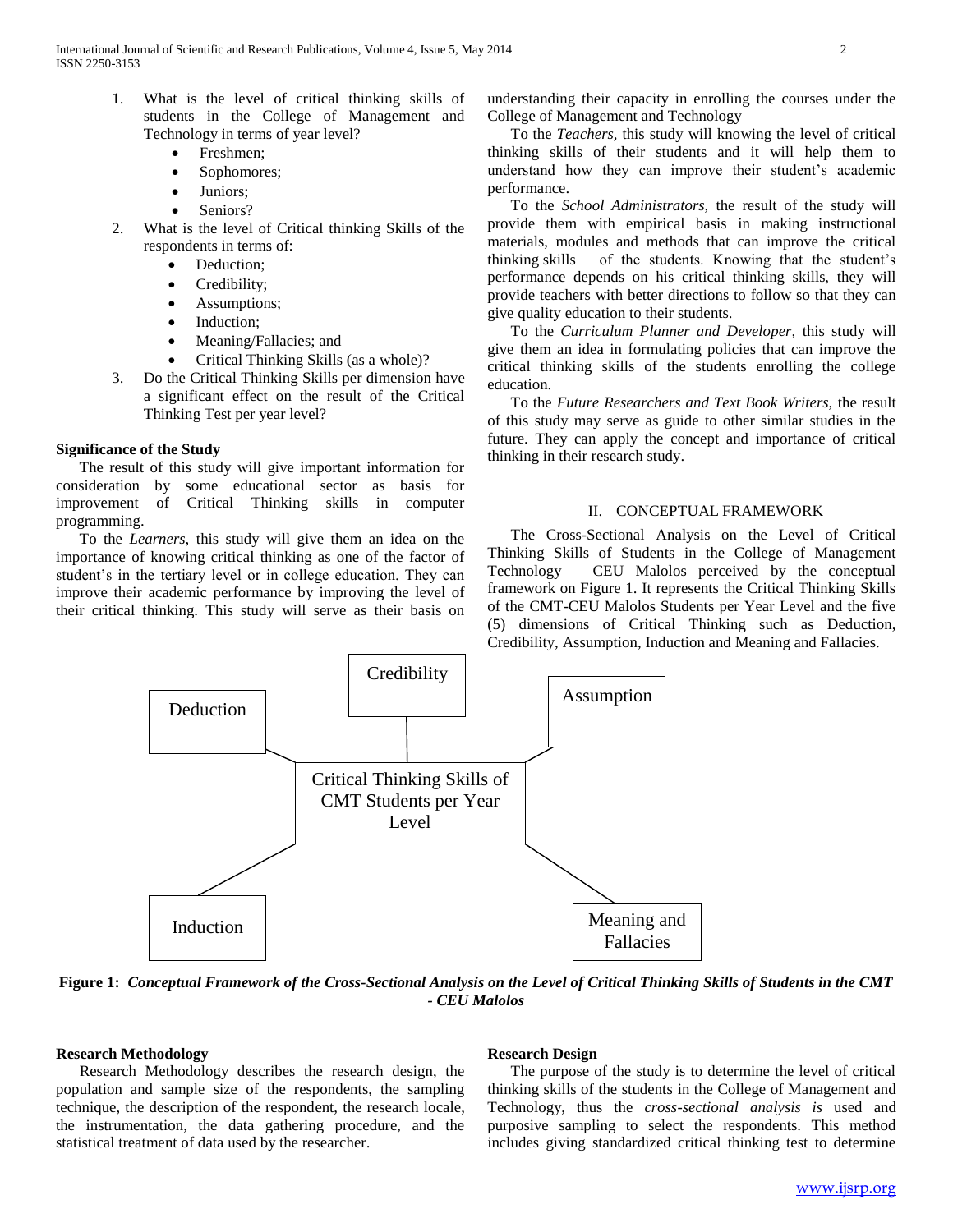the profile, the scores and the level of critical thinking of the respondents.

 The respondents includes a total of 274 students from first year to fourth year enrolled in the different academic programs under the College of Management and Technology during the Academic Year 2013-2014 of Centro Escolar University-Malolos. To measure the critical thinking skills of the respondents, the researcher used the CEU-Lopez Critical Thinking Test as the main data-gathering instrument in this study and using the Non-Science and University Norm of the said critical thinking test.

 Mean is used to get the scores of the grades of the respondents. The level of critical thinking skills is obtained by getting the mean of their scores per dimensions of the test, the researchers then identified if there is a significant difference on the level of critical thinking skills of the respondents per year level and per dimension.

## III. PRESENTATION, ANALYSIS, AND INTERPRETATION OF DATA

 This portion of the study presents and analyzes the data gathered in relation to the general problem of the study. It is organized in accordance with the sequence of sub-problems as stated in the Statement of the Problem. Based from the gathered data from the survey tool interpretations were derived. In order to calculate the corresponding statistic treatment IBM SPSS Statistic Editor was utilized in the interpretation of data.

## **Level of critical thinking skills of CMT - CEU Malolos students in terms of year level.**

 Table 1 shows the result of the critical thinking skills of CMT students and it is stated in the table the calculated weighted mean of 26.5056 for Freshman students which means in the verbal description of Beginning Thinker. Sophomore students have a calculated weighted mean of 28.7869 which according to the Local Norm of the CEU-Lopez Critical Thinking Test has a verbal description as Beginning Thinker.

| Year Level     | Mean    | Std. Deviation | <b>Verbal Description</b> |
|----------------|---------|----------------|---------------------------|
| Freshmen       | 26.5056 | 6.13508        | <b>Beginning Thinker</b>  |
| Sophomores     | 28.7869 | 6.74812        | <b>Beginning Thinker</b>  |
| Juniors        | 28.6338 | 6.19502        | <b>Beginning Thinker</b>  |
| <b>Seniors</b> | 33.0566 | 7.12367        | <b>Practicing Thinker</b> |

 Above table also shows that Junior students of CMT – CEU Malolos likewise can be considered as Beginning Thinker. The calculated weighted mean of 28.6338 is categorized as Beginning Thinker by the Local Norm of the CEU-Lopez Critical Thinking Test. As for the Senior students of CMT – CEU Malolos whose Critical Thinking Skills results has a calculated weighted mean of 33.0566 or a verbal description of Practicing Thinker as shown on the table.

**Level of critical thinking skills of CMT students per dimension of Critical Thinking Test.**

 The critical thinking skills of CMT students as shown in Table 2 in terms of Deduction has a calculated weighted mean of 6.8796, Induction meanwhile has a weighted mean of 3.6314 both fall under the verbal description of Challenged Thinker. In terms of Credibility, a calculated weighted mean of 6.3029 or a verbal description of Practicing Thinker. And Assumptions and Meaning/Fallacies both fall under the verbal description of Beginning Thinker have a calculated weighted mean of 6.1460 and 5.8723 respectively. As a whole students of CMT CEU-Malolos fall under the verbal description of Beginning Thinker for the calculated weighted mean of 28.8321.

**Table 2:** *Weighted Mean for each Aspect of Critical Thinking Test*

| Aspect of Critical Thinking           | Mean    | <b>Std. Deviation</b> | <b>Verbal Description</b> |  |  |
|---------------------------------------|---------|-----------------------|---------------------------|--|--|
| Deduction                             | 6.8796  | 2.36041               | <b>Challenged Thinker</b> |  |  |
| Credibility                           | 6.3029  | 2.55192               | <b>Practicing Thinker</b> |  |  |
| <b>Assumptions</b>                    | 6.1460  | 2.70947               | <b>Beginning Thinker</b>  |  |  |
| Induction                             | 3.6314  | 1.94595               | <b>Challenged Thinker</b> |  |  |
| Meaning/Fallacies                     | 5.8723  | 2.23240               | <b>Beginning Thinker</b>  |  |  |
| Critical Thinking Skills (as a whole) | 28.8321 | 6.84744               | <b>Beginning Thinker</b>  |  |  |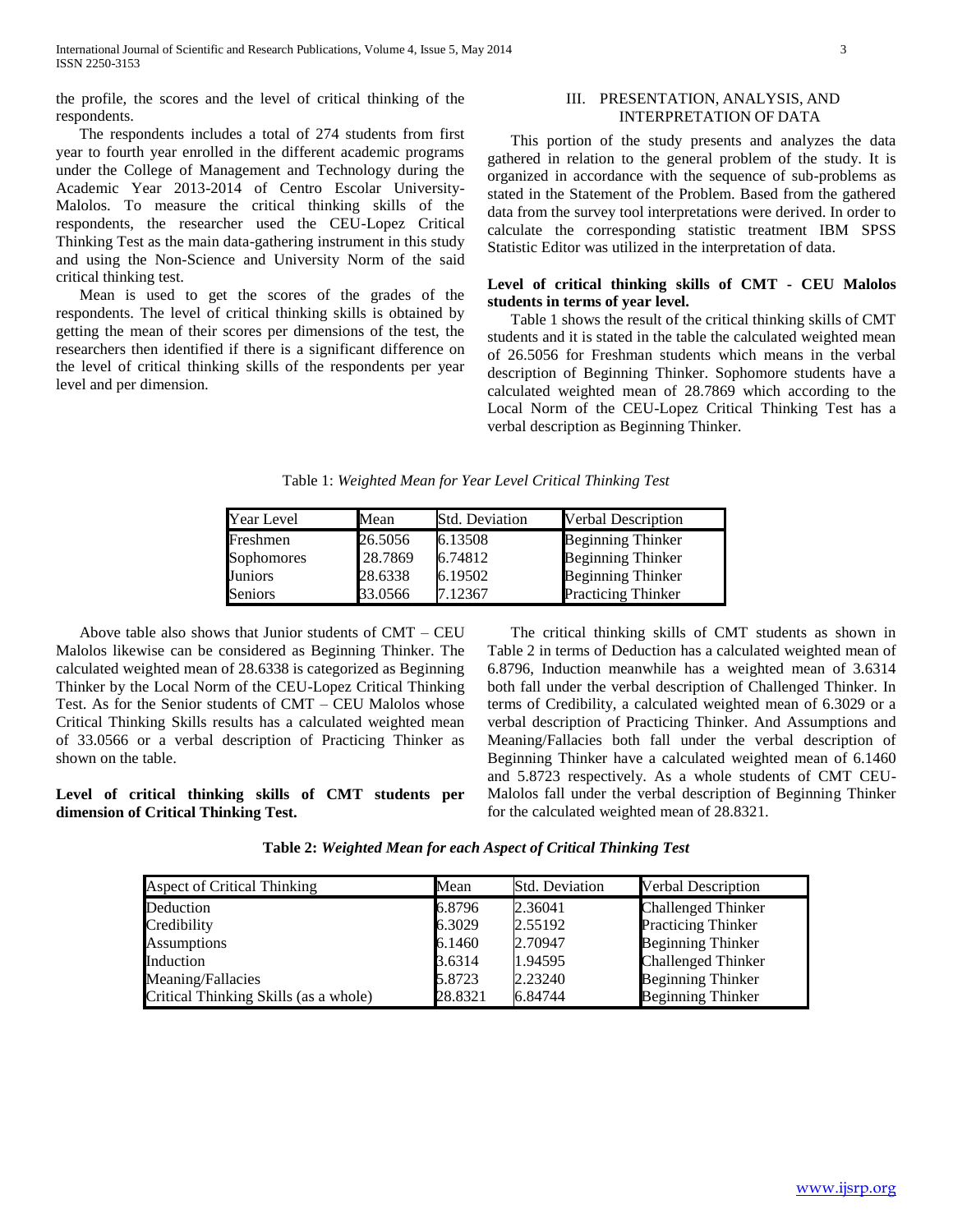| of<br>Aspects<br>$\lceil 1 \rceil$ | First Year<br>$\lceil 2 \rceil$ | Second Year<br>[3] |               |             | Third Year<br>[4] |             | Fourth Year<br>[5] |           |
|------------------------------------|---------------------------------|--------------------|---------------|-------------|-------------------|-------------|--------------------|-----------|
| Critical                           | WM<br>[6]                       | VD<br>[7]          | WM<br>[8]     | VD<br>$[9]$ | <b>WM</b><br>[10] | $[11]$ VD   | WM<br>[12]         | $[13]$ VD |
| Thinking                           |                                 |                    |               |             |                   |             |                    |           |
| [14] Deduction                     | $[15]$ 6.34                     | $[16]$ BT          | $[17]$ 6.50   | $[18]$ BT   | $[19]$ 7.30       | $[20]$ BT   | $[21]$ 7.62        | $[22]$ BT |
| [23] Credibility                   | $[24]$ 5.75                     | $[25]$ PT          | $[26]$ 6.62   | $[27]$ PT   | $[28]$ 6.02       | $[29]$ PT   | $[30]$ 7.22        | [31] $PT$ |
| [32] Assumption                    | $[33]$ 5.58                     | [34] BT            | [35] 6.36     | $[36]$ BT   | [37] $5.81$       | [38] BT     | $[39]$ 7.28        | $[40]$ PT |
| [41] Induction                     | $[42]$ 3.52                     | $[43]$ CT          | $[44]$ 3.44   | $[45]$ CT   | $[46]$ 3.50       | $[47]$ CT   | $[48]$ 4.18        | $[49]$ BT |
| [50] Meaning                       | $[51]$ 5.29                     | BT<br>521          | 5.85<br>[53]  | [54] BT     | $[55]$ 5.97       | $[56]$ BT   | $[57]$ 6.73        | [58] BT   |
| [59] Total Score                   | $[60]$ 26.50                    | BT<br>[61]         | 28.78<br>[62] | BT<br>[63]  | 28.63<br>[64]     | $[65]$ $BT$ | $[66]$ 33.05       | $[67]$ PT |

**Table 3:** *Summary of Aspects of Critical Thinking and Verbal Description per Year Level*

Table 3 shows the summary of the verbal description of each year level Critical Thinking Skills.

# **Significant effect of the Critical Thinking Skills per dimension to the Critical Thinking Test per year level.**

 It can be perceived from Table 4 that Credibility dimension of the Critical Thinking Skills has the highest F value for the Freshmen while both Credibility and Assumption has zero (0) significance value to the Critical Thinking Skills of the Freshman students. Other three (3) dimensions such as Deduction with significance value 0f 0.183, Induction with significance value of 0.028 and Meaning/Fallacies have significance value of 0.003 to the Critical Thinking Skills of the Freshman students.

 For the Sophomore students, Induction has the highest F value. Assumption and Induction both have no significance value to the Critical Thinking Skills of the Sophomore students. While the aspects of Deduction has 0.093 significance value, .011significance value for Credibility and Meaning/Fallacies has 0.151 significance value to the Critical Thinking Skills of the Sophomore students.

| <b>FRESHMEN</b>    |                       | Sum of Squares | df              | Mean Square | F     | Sig. |
|--------------------|-----------------------|----------------|-----------------|-------------|-------|------|
| <b>DEDUCTION</b>   | <b>Between Groups</b> | 128.819        | 23              | 5.601       | 1.332 | .183 |
|                    | <b>Within Groups</b>  | 273.383        | 65              | 4.206       |       |      |
|                    | Total                 | 402.202        | 88              |             |       |      |
| <b>CREDIBILITY</b> | <b>Between Groups</b> | 290.746        | 23              | 12.641      | 3.370 | .000 |
|                    | Within Groups         | 243.816        | 65              | 3.751       |       |      |
|                    | Total                 | 534.562        | 88              |             |       |      |
| <b>ASSUMPTION</b>  | <b>Between Groups</b> | 404.100        | $\overline{23}$ | 17.570      | 2.947 | .000 |
|                    | Within Groups         | 387.518        | 65              | 5.962       |       |      |
|                    | Total                 | 791.618        | 88              |             |       |      |
| <b>INDUCTION</b>   | <b>Between Groups</b> | 105.281        | 23              | 4.577       | 1.849 | .028 |
|                    | Within Groups         | 160.899        | 65              | 2.475       |       |      |
|                    | Total                 | 266.180        | 88              |             |       |      |
| <b>MEANING</b>     | <b>Between Groups</b> | 185.947        | 23              | 8.085       | 2.450 | .003 |
|                    | Within Groups         | 214.457        | 65              | 3.299       |       |      |
|                    | Total                 | 400.404        | 88              |             |       |      |
| <b>SOPHOMORE</b>   |                       | Sum of Squares | df              | Mean Square | F     | Sig. |
| <b>DEDUCTION</b>   | <b>Between Groups</b> | 173.979        | 24              | 7.249       | 1.618 | .093 |
|                    | Within Groups         | 161.267        | 36              | 4.480       |       |      |
|                    | Total                 | 335.246        | 60              |             |       |      |
| <b>CREDIBILITY</b> | <b>Between Groups</b> | 266.695        | 24              | 11.112      | 2.331 | .011 |
|                    | Within Groups         | 171.633        | 36              | 4.768       |       |      |
|                    | Total                 | 438.328        | 60              |             |       |      |
| <b>ASSUMPTION</b>  | <b>Between Groups</b> | 274.732        | $\overline{24}$ | 11.447      | 3.512 | .000 |
|                    | Within Groups         | 117.333        | 36              | 3.259       |       |      |
|                    | Total                 | 392.066        | 60              |             |       |      |
| <b>INDUCTION</b>   | <b>Between Groups</b> | 230.716        | 24              | 9.613       | 4.104 | .000 |
|                    | Within Groups         | 84.333         | 36              | 2.343       |       |      |

**Table 4:** *ANOVA for each Year Level Critical Thinking Skills and Dimension*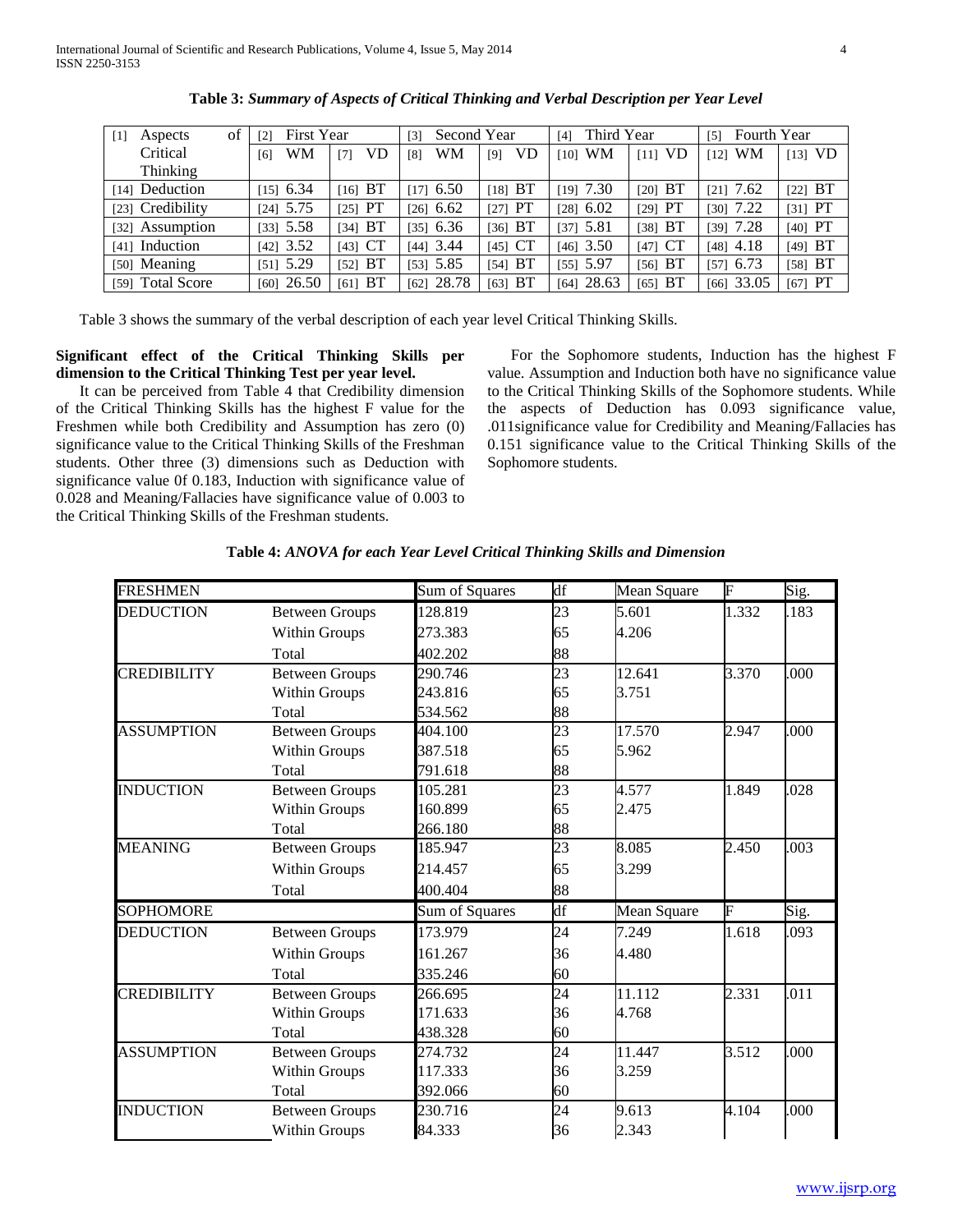|                    | Total                 | 315.049        | 60                       |             |       |      |
|--------------------|-----------------------|----------------|--------------------------|-------------|-------|------|
| <b>MEANING</b>     | <b>Between Groups</b> | 95.372         | $\overline{24}$          | 3.974       | 1.455 | .151 |
|                    | Within Groups         | 98.300         | 36                       | 2.731       |       |      |
|                    | Total                 | 193.672        | 60                       |             |       |      |
| <b>JUNIOR</b>      |                       | Sum of Squares | $\overline{\mathrm{df}}$ | Mean Square | F     | Sig. |
| <b>DEDUCTION</b>   | <b>Between Groups</b> | 226.566        | 24                       | 9.440       | 3.045 | .001 |
|                    | Within Groups         | 142.617        | 46                       | 3.100       |       |      |
|                    | Total                 | 369.183        | 70                       |             |       |      |
| <b>CREDIBILITY</b> | <b>Between Groups</b> | 184.644        | 24                       | 7.693       | 2.279 | .008 |
|                    | Within Groups         | 155.300        | 46                       | 3.376       |       |      |
|                    | Total                 | 339.944        | 70                       |             |       |      |
| <b>ASSUMPTION</b>  | <b>Between Groups</b> | 219.403        | $\overline{24}$          | 9.142       | 2.641 | .002 |
|                    | Within Groups         | 159.217        | 46                       | 3.461       |       |      |
|                    | Total                 | 378.620        | 70                       |             |       |      |
| <b>INDUCTION</b>   | <b>Between Groups</b> | 144.930        | 24                       | 6.039       | 2.650 | .002 |
|                    | Within Groups         | 104.817        | 46                       | 2.279       |       |      |
|                    | Total                 | 249.746        | 70                       |             |       |      |
| <b>MEANING</b>     | <b>Between Groups</b> | 171.627        | $\overline{24}$          | 7.151       | 2.378 | .006 |
|                    | Within Groups         | 138.317        | 46                       | 3.007       |       |      |
|                    | Total                 | 309.944        | 70                       |             |       |      |
| <b>SENIOR</b>      |                       | Sum of Squares | df                       | Mean Square | F     | Sig. |
| <b>DEDUCTION</b>   | <b>Between Groups</b> | 175.369        | 24                       | 7.307       | 1.255 | .280 |
|                    | Within Groups         | 163.083        | 28                       | 5.824       |       |      |
|                    | Total                 | 338.453        | 52                       |             |       |      |
| <b>CREDIBILITY</b> | <b>Between Groups</b> | 302.516        | 24                       | 12.605      | 4.481 | .000 |
|                    | Within Groups         | 78.767         | 28                       | 2.813       |       |      |
|                    | Total                 | 381.283        | 52                       |             |       |      |
| <b>ASSUMPTION</b>  | <b>Between Groups</b> | 219.338        | 24                       | 9.139       | 2.217 | .022 |
|                    | Within Groups         | 115.417        | 28                       | 4.122       |       |      |
|                    | Total                 | 334.755        | 52                       |             |       |      |
| <b>INDUCTION</b>   | <b>Between Groups</b> | 109.197        | $\overline{24}$          | 4.550       | 1.747 | .078 |
|                    | Within Groups         | 72.917         | 28                       | 2.604       |       |      |
|                    | Total                 | 182.113        | 52                       |             |       |      |
| <b>MEANING</b>     | <b>Between Groups</b> | 263.819        | 24                       | 10.992      | 2.513 | .010 |
|                    | Within Groups         | 122.483        | 28                       | 4.374       |       |      |
|                    | Total                 | 386.302        | 52                       |             |       |      |

 For Junior students four (4) aspects of Critical Thinking skills have significance value to the Critical Thinking Skills. Credibility, Assumption, Induction and Meaning/Fallacies have 0.008, 0.002, 0.002 and 0.006 significance value respectively. But the Deduction aspect has no significance value to the Critical Thinking Skills of Junior students. Deduction has the highest F value for Junior students.

 Lastly, for Senior students Critical Thinking Skills the highest F value is the Credibility aspect, also this aspect has no significance value. While the remaining four (4) aspects all has significance value of 0.280 for Deduction, 0.022 for Assumption, 0.078 for Induction and 0.010 for Meaning/Fallacies.

## IV. SUMMARY, CONCLUSIONS AND RECOMMENDATIONS

 This chapter provides a summary of the findings of the study, the conclusions based upon the obtained results, as well as the recommendations forwarded in the light of the conclusions arrived at.

 Using the descriptive method of research, the study sought to investigate the Cross-Sectional Analysis on the Level of Critical Thinking Skills of Students in the College of Management and Technology at CEU Malolos.

Summary of Findings

1. The level of critical thinking skills of CMT - CEU Malolos students for Freshmen has a weighted mean of 26.5056, Sophomores has 28.7869 weighted mean, Juniors has 28.6338 weighted mean all interpreted as verbal description of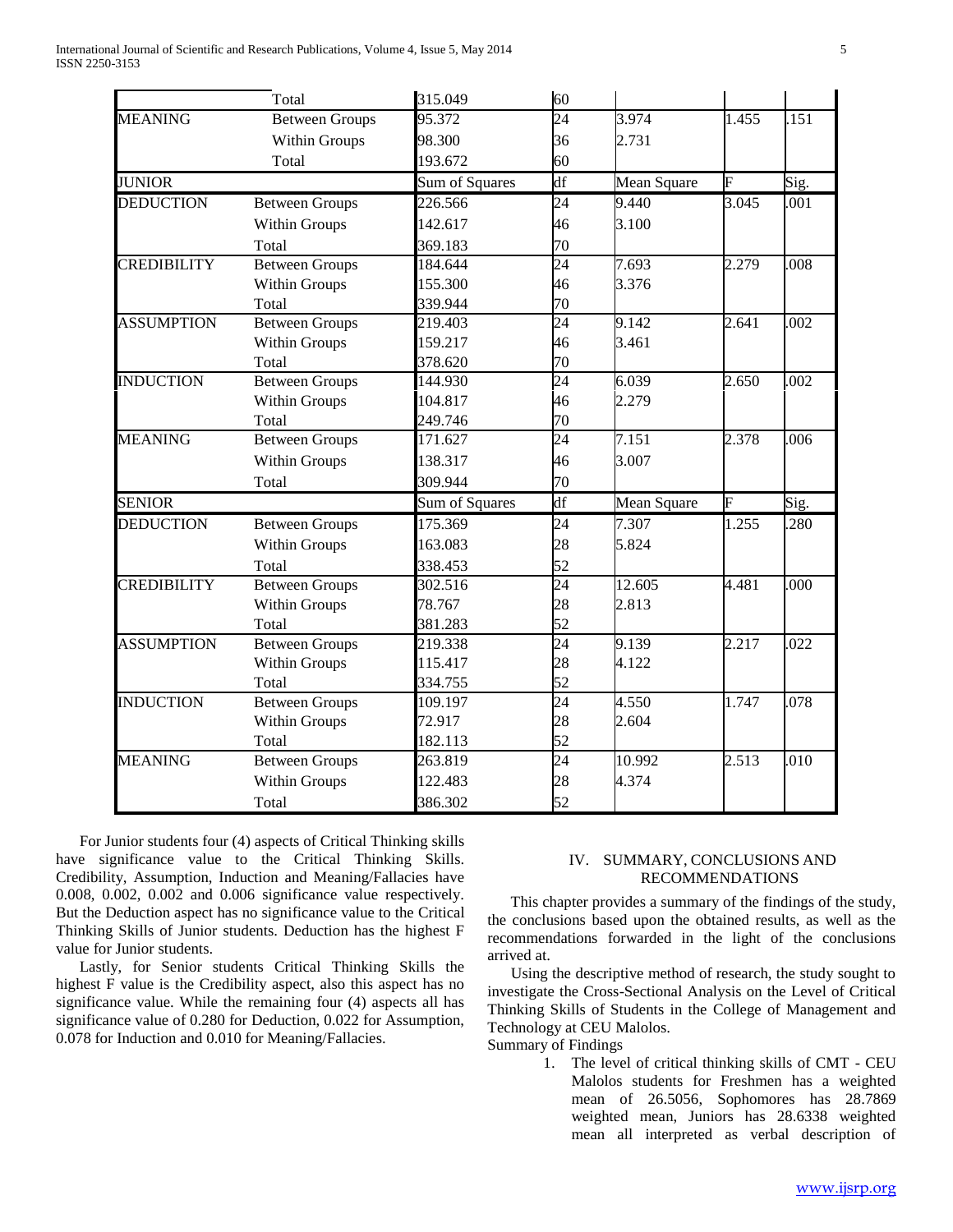Beginning Thinker. While Seniors has the highest weighted mean of 33.0566 which is interpreted as verbal description of Practicing Thinker. It can be noted that mean escalated as the year level of the respondents increase. It can also be concluded that Senior students' four year of education exposure enhances their Critical Thinking Skills. While for Freshmen, Sophomores and Juniors although there are slight differences from their weighted mean three year levels fall under Beginning Thinker.

- 2. The level of Critical Thinking Skills of the students of CMT CEU-Malolos can be categorized as Challenged Thinker for the aspects of Deduction and Induction with calculated means of 6.8796 and 3.6314 respectively. Assumptions with weighted mean of 6.1460 and Meaning/Fallacies with weighted mean of 5.8723 both fall under the verbal description of Beginning Thinker. Among the five (5) aspects Credibility is the only aspect falls under the verbal description of Practicing Thinker and a weighted mean of 6.3029. The CMT CEU-Malolos students' critical thinking skills as a whole falls under the verbal description of Beginning Thinker with a weighted mean of 28.8321.
- 3. The Critical Thinking Skills of the Freshman students has significance value on the aspects of Deduction with significance value 0f 0.183, Induction with significance value of 0.028 and Meaning/Fallacies has significance value of 0.003 while Credibility and Assumption have no significance value to their Critical Thinking Skills. Sophomore students meanwhile the aspects of Deduction has 0.093 significance value, 0.011 significance value for Credibility and Meaning/Fallacies has 0.151 significance value to their Critical Thinking Skills. On the other hand Junior students' four (4) aspects of Critical Thinking skills have significance value to the Critical Thinking Skills. Credibility, Assumption, Induction and Meaning/Fallacies have 0.008, 0.002, 0.002 and 0.006 significance value respectively. But the Deduction aspect has no significance value to the Critical Thinking Skills of Junior students. For Senior students Credibility aspect has no significance value. While the remaining four (4) aspects all has significance value of 0.280 for Deduction, 0.022 for Assumption, 0.078 for Induction and 0.010 for Meaning/Fallacies.

# V. CONCLUSIONS

 Based on the findings of the study, the following conclusions were drawn:

1. The students of CMT CEU-Malolos under freshman, sophomore and junior levels are Beginning Thinker when it comes to their Critical Thinking Skills. According to the Local Norm of CEU-Lopez Critical Thinking Test, Beginning Thinker does critical thinking with difficulty and

uncomfortability for this is the stage that an individual just begins learning how to deliberately and consciously apply critical thinking criteria and principles in evaluating arguments and other propositions encountered. While senior level students' Critical Thinking Skills are Practicing Thinker. A practicing thinker according to the Local Norm of CEU-Lopez Critical Thinking Test, regularly and habitually recognizes that improvement in critical thinking requires constant practice in applying critical thinking criteria and principles. In this stage, one recognizes the need to adopt some regimen of practice in deducing and inducing an argument, judging credibility of sources, identifying assumptions, and judging definitions encountered.

- 2. As per dimension of the Critical Thinking Skills, the students of CMT CEU-Malolos diverse from Challenged Thinker for Deduction and Induction aspects, Practicing Thinker for Credibility and Beginning Thinker for Assumptions and Meaning/Fallacies. It can be noted that CMT CEU-Malolos students are good in judging two contradicting statements and choosing which is more credible.
- 3. Both freshmen and sophomores Deduction are Challenged Thinker while juniors and seniors are Beginning Thinker. While all year levels are Practicing Thinker in terms of Credibility. Assumption aspect for freshmen, sophomores and juniors are Beginning Thinker while seniors are considered Practicing Thinker. Induction aspects for freshmen, sophomores and juniors are Challenged Thinker and seniors are Beginning Thinker. They are all Beginning Thinker in terms of Meaning/Fallacies.

# VI. RECOMMENDATIONS

 Based on the findings of the study and the conclusions derived from the study, the following recommendations are hereby forwarded.

- 1. The study revealed that CMT CEU-Malolos students need to develop their critical thinking skills. As the said skills cover the skills which are indeed vital for the courses offered in the said department. Enhancing their critical thinking skills is being ready to think critically and communicate effectively in order to meet the requirements of the new knowledge economy when they leave the University for the Business World.
- 2. Educators are encouraged to put emphasis on how to develop the Critical Thinking Skills of their students. Even Credibility which has the highest score from the CMT students should be improved.
- 3. School Administrators, Curriculum Planner and Developer can further enhance curriculum to provide CMT students instructional materials, modules and methods that can improve critical